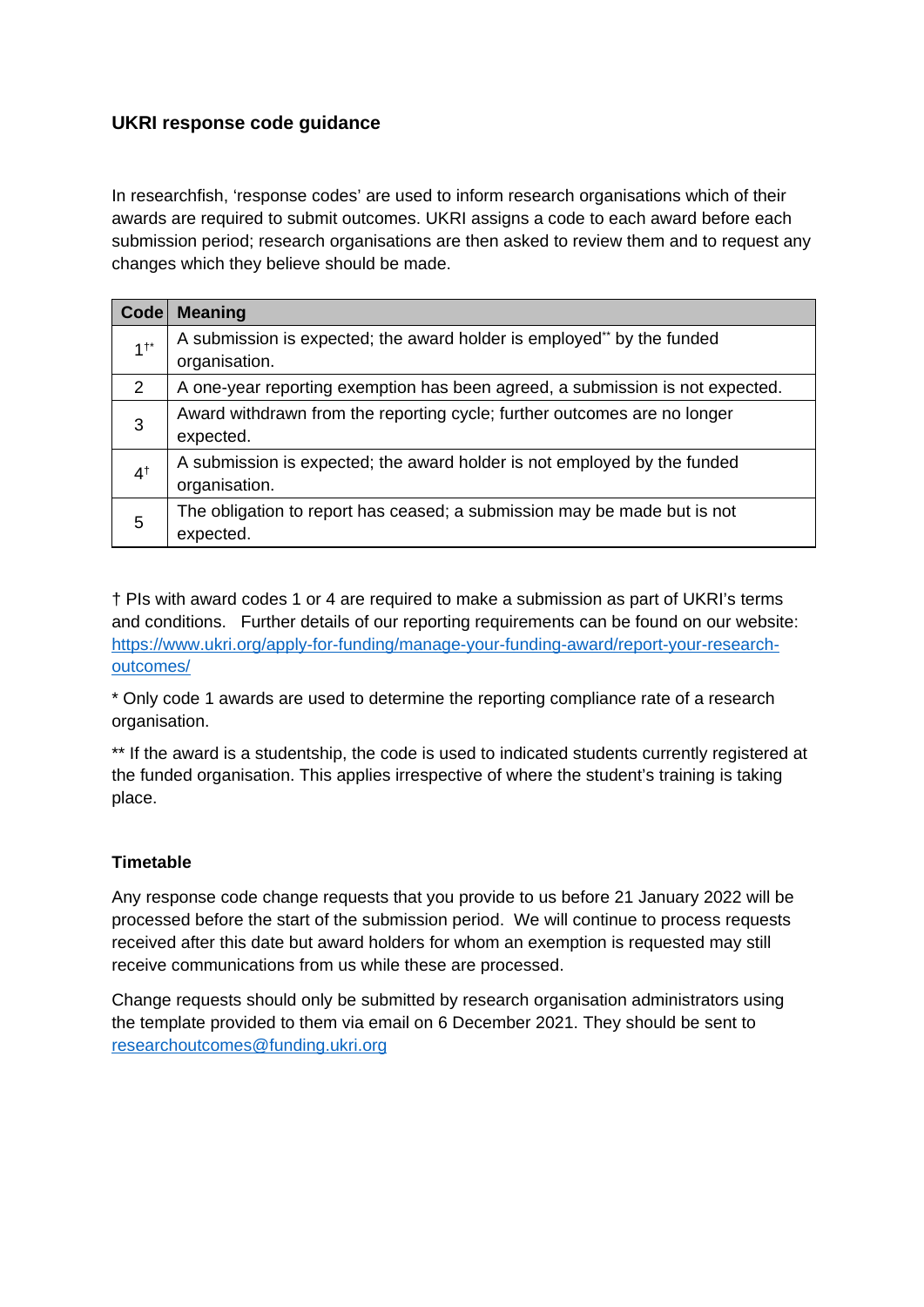### **Reasons to request changes to Response Codes**

Response code change requests are normally justified in the following circumstances:

| <b>From</b> | To           |                                                                                                                                                                                                                                                                                                                                                                                                                                                                                                                                                                                                                         |
|-------------|--------------|-------------------------------------------------------------------------------------------------------------------------------------------------------------------------------------------------------------------------------------------------------------------------------------------------------------------------------------------------------------------------------------------------------------------------------------------------------------------------------------------------------------------------------------------------------------------------------------------------------------------------|
| Code(s)     | code         | If                                                                                                                                                                                                                                                                                                                                                                                                                                                                                                                                                                                                                      |
| 1 or $4$    | 2            | • The award holder will be working in a remote location without viable<br>internet access for the duration of the submission period<br>• A temporary change in the personal circumstances of the award<br>holder means they have been (or will be) exempt from undertaking<br>their normal academic duties from the date of the request until at least<br>the close of the submission period. For example, parental leave or<br>sick leave that lasts for the duration of the submission period.<br>• It has not been possible to start the project due to exceptional<br>circumstances (for example, due to COVID-19)' |
| 1           | 4            | • The award holder is no longer employed by the funded organisation                                                                                                                                                                                                                                                                                                                                                                                                                                                                                                                                                     |
| 4           | $\mathbf{1}$ | • The award holder has not left (or has returned) to the funded<br>organisation                                                                                                                                                                                                                                                                                                                                                                                                                                                                                                                                         |
| 1, 4 or 5   | 3            | • All known outcomes and impacts have already been reported and no<br>others can reasonably be expected.<br>• The award holder has retired or left academia, and no other person<br>can be identified who was involved in the research and is able to fulfil<br>the award holder's reporting obligations.                                                                                                                                                                                                                                                                                                               |
| 3           | 5            | • There is additional significant outcome/impact to report on an award<br>previously withdrawn from the reporting process                                                                                                                                                                                                                                                                                                                                                                                                                                                                                               |

# **General Reporting Obligations**

Typically:

- Awards to principal investigators including fellows are assigned response code 1 (or 4 if appropriate) until at least five years after the funding period ends. However, this can vary depending on the research council and funding scheme – see Annex 1 and 2 of this document for MRC-specific and EPSRC-specific guidance.
- Studentships are assigned response code 1 from the third year of the studentship until the studentship ends, and response code 4 for three years after it ends. After this, response codes are changed to code 3 or 5.

As studentship reporting will be optional in 2022, we will be changing all studentships to response code 5 (unless they are already code 3). We will revert these changes after the submission period. This ensures that students are told reporting is optional when they log into researchfish.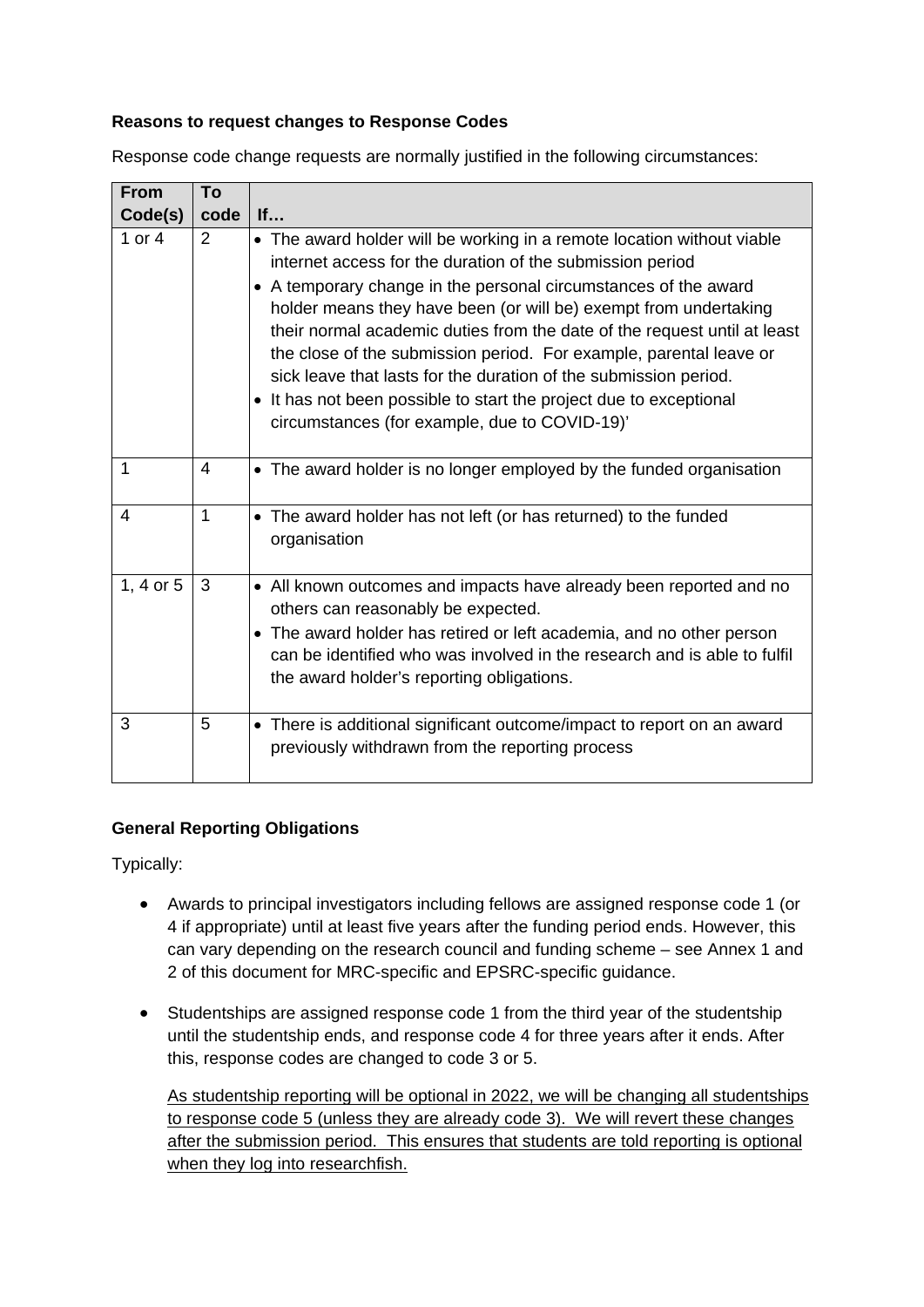### **The impact of COVID-19 on reporting requirements**

We understand the continuing impact of COVID-19 may mean that some award holders are unable to make a submission this year. Our current policies around response code 2 requests should be sufficient in allowing for COVID-19 related exemptions. However, please do submit any exemption requests you are unsure of and UKRI will assess these on a caseby-case basis. UKRI will consider all requests sympathetically and apply a principle of trust when considering the case presented.

Valid requests include:

- Changes to the role of award holders (for example researchers entering COVID-19 related clinical roles) will be reviewed on a case-by-case basis.
- Any other temporary change in the individual circumstances of the award holder as a result of the COVID-19 pandemic that means they have been (or will be) prevented from undertaking their normal academic duties during the submission period. This includes, for example, sickness, additional caring responsibilities, or home schooling that significantly limit the award holder's ability to report during the submission period.
- Delays arising from COVID-19 which means the project has not started.

Invalid requests include:

- Delays or disruption to your research project except those specified in the above. It is vital that we understand how the COVID-19 pandemic has affected the volume and diversity of research outcomes, and this will be enabled by the data provided during the 2022 submission period.
- The award holder is unable to access to their lab or other work facilities. Researchers are asked to complete their researchfish submission as best as possible with the information that they do hold.

Given the new and evolving nature of COVID-19, If you are unsure as to whether a request is valid or not, please get in touch.

Aggregated information provided as part of the response code requests will be used to help us understand how the COVID-19 pandemic has affected the community.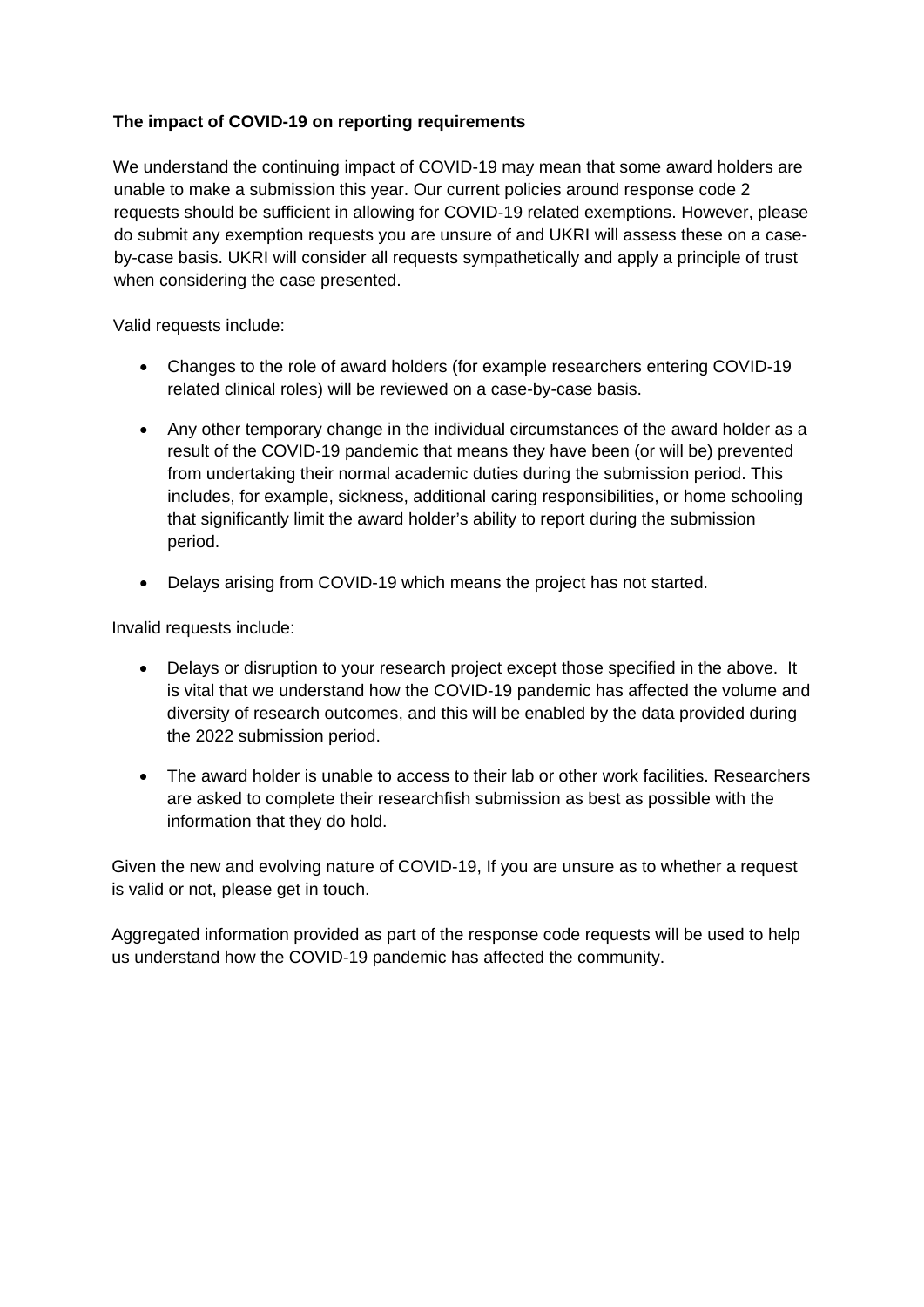#### **Annex 1. Additional MRC response code guidance**

The MRC has been collecting outputs via researchfish for many years and have been provided with a lot of interesting and valuable information from our researchers. We greatly value the input from our researchers on all outputs that allow us to assess the long-term impact of funding from the production of outputs. As such we felt that inputting a response code of 5 for awards that are a number of years past the end date would restrict the aims of our data collection. We would ask that researchers that have received funding from the MRC report their outcomes on researchfish up to the point by which they believe there will be no further outputs reported against the award.

When assessing response code change requests for awards that are a number of years past the end date, we will take several factors in to account. Firstly, we will check all funding awards that the researcher has to report in researchfish for the MRC. If a researcher has awards that are either active or have an end date less than five years before the submission period, then all awards will remain open for submission. In researchfish, all awards for a single funder are submitted at the same time and therefore if there are no outputs to be added to an award there is very little extra work required to submit alongside the more recent awards. It also keeps the option for any outputs that the researcher is currently producing for their 'Active' award to be attributed against the older award, should the researcher think that it is relevant to the work produced from the older award. This is a 'Just in Case' measure rather than an expectation that there will be further outputs produced on the older award.

Secondly, we check the output data against the award. If the output data on researchfish appears to show the researcher being active in producing outputs that are attributed to their award on researchfish since the last submission, then we will keep the award open for submission. Any outputs added to researchfish that are not submitted can't be used for reporting purposes and may not appear on Gateway to Research. The main area that we look at for this assessment is the Publications as we can easily determine whether there are publications published in the last year. We will also look at the Collaborations and Further Funding sections to determine if partnerships are still active. The data provided by researchers across the MRC includes many instances where a collaboration or instance of funding is listed as 'Still Active'. It is important that researchers regularly update their outputs to highlight when outputs have ended. It may be the case that some collaborations are still active, in which case there may be some future outputs to be reported, but if these partnerships have ended then we would ask that researchers amend the data in researchfish to reflect this.

Lastly, we will look at the length and value of the award for the researcher. There are a large number of awards from the MRC that are active for more than five years and with a large amount of funding provided. For these awards we hope that a larger number of outputs will be produced that may become realised over a longer period of time and therefore may keep the award open for reporting longer after the award has ended.